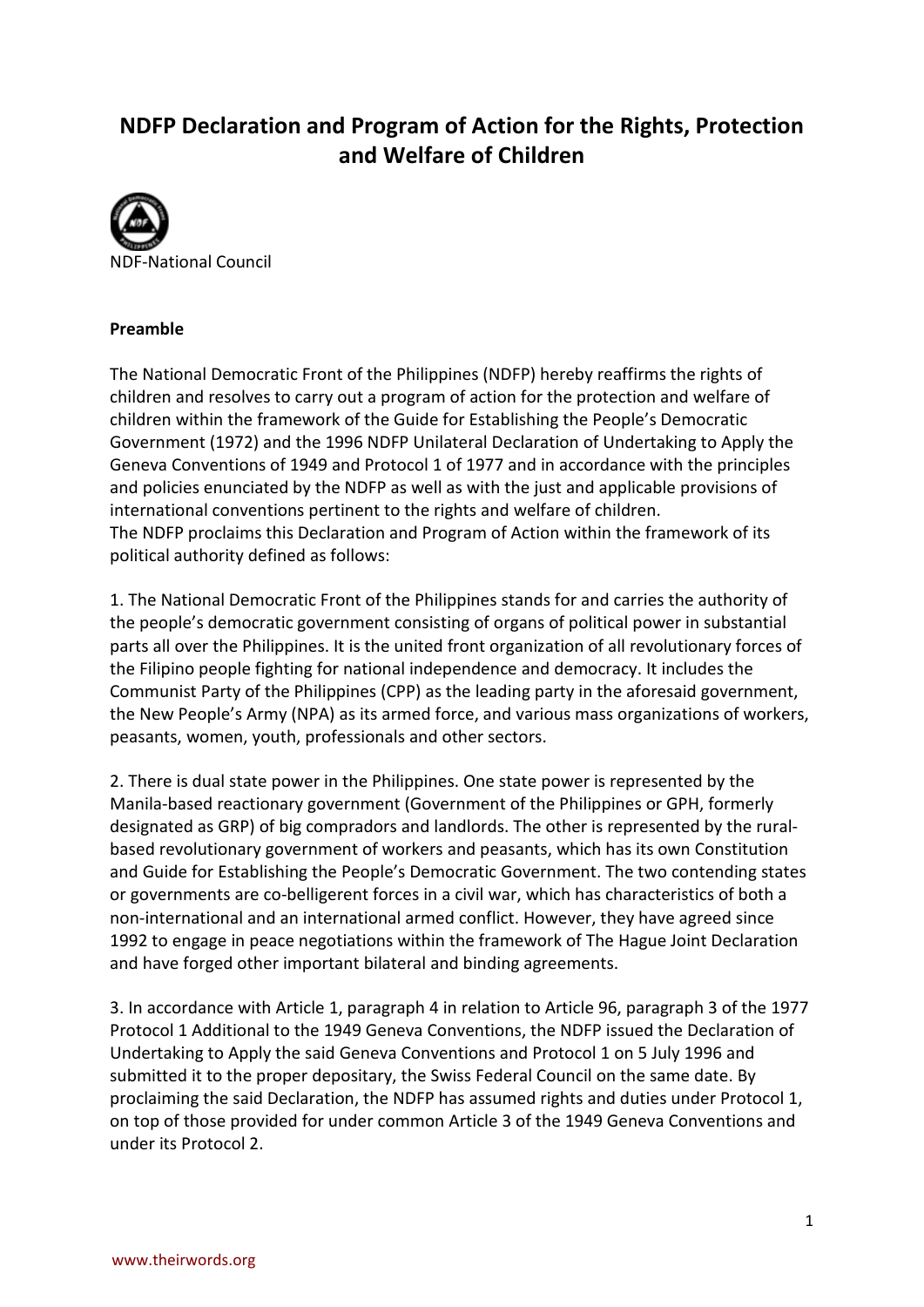### **Article I. Declaration to reaffirm, protect and promote the rights of children**

**Section 1.** The NDFP and the revolutionary forces are resolutely committed and are vigorously involved in upholding, protecting and promoting the rights of all Filipino children. At the same time, they are cognizant of the fact that the overwhelming majority of children are the sons and daughters of workers, peasants and the urban poor and are victims of an unjust social system which consigns them to a life of exploitation, poverty, ignorance, malnourishment, disease and underdevelopment as human beings. They are forced to sell their labor. Some are lured into prostitution and pornography, kidnapped and trafficked for body parts, pushed into vagrancy, beggary, petty thievery and drugs, and jailed with hardened criminals.

**Section 2.** The NDFP regards the continuing gross and systematic violations of the human rights of the majority of Filipino children by the ruling system of big compradors and landlords as one of the compelling reasons for the revolutionary struggle of the Filipino people. Such violations have been aggravated by the deliberate targeting of these children in GRP/GPH military operations against communities suspected to be under the control and/or supportive of the revolutionary movement.

**Section 3.** The NDFP is ever resolved to ensure that the rights of children are respected and that their welfare is assured under the policies and laws of the people's democratic government and under the programs of its pertinent social agencies and the mass organizations of children, parents, teachers, women and other sectors interested in the rights and welfare of children in all urban and rural areas of the Philippines.

**Section 4.** As a matter of principle and practical necessity, all of those Philippine entities mentioned in the foregoing section are capable of self-reliantly looking after the rights and welfare of Filipino children. But they also adhere to the just and appropriate conventions and provisions of international law pertaining to children and may undertake appropriate forms of cooperation with foreign or international organizations and agencies for the benefit of children in the Philippines.

**Section 5.** The NDFP reiterates its commitment under the 1998 GRP/GPH-NDFP Comprehensive Agreement on Respect for Human Rights and International Humanitarian Law (CARHRIHL) to uphold, protect and promote the full scope of human rights and fundamental freedoms, including "the right of children and the disabled to protection, care and a home, especially against physical and mental abuse, prostitution, drugs, forced labor, homelessness, and other similar forms of oppression and exploitation." (Part III, Respect for Human Rights, Article 2, No. 24)

**Section 6.** The NDFP also reiterates its joint and separate commitment under the CARHRIHL "to provide special attention to women and children to ensure their physical and moral integrity. Children shall not be allowed to take part in hostilities." (Part IV, Respect for International Humanitarian Law, Article 10)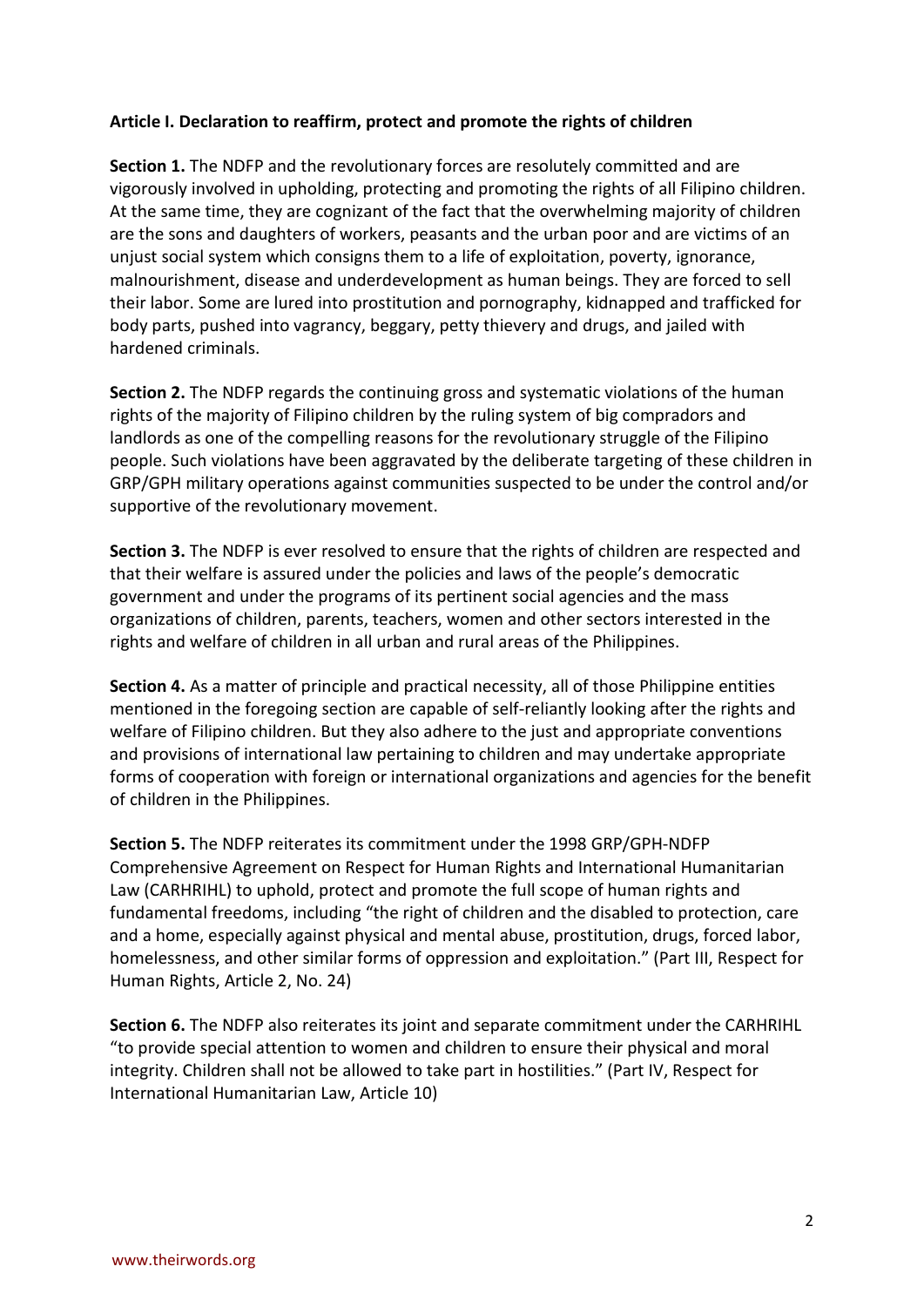## **Article II. International law pertaining to the protection of children\***

The NDFP and the NPA adhere to conventions and provisions of international law as hereunder cited, which are relevant to the rights and protection of children in general or in a situation of armed conflict and which are deemed mutually binding in agreements between the NDFP and the GRP/GPH.

1. Article 25 of the Universal Declaration of Human Rights declares that childhood is entitled to special care and assistance.

2. By issuing on 5 July 1996 its Unilateral Declaration of Undertaking to Apply the Geneva Conventions of 1949 and Protocol 1 of 1977 in accordance with Article 1, paragraph 4 in relation to Article 96, paragraph 3 of Protocol 1 Additional to the Geneva Conventions and submitting said declaration to the proper depositary, the Swiss Federal Council, the NDFP has assumed rights and duties under Protocol 1, on top of those provided for under common Article 3 of the 1949 Geneva Conventions and under its Protocol 2.

3. Article 4, paragraph 3, Part II of the Protocol Additional to the Geneva Conventions of 12 August 1949, and relating to the Protection of Victims of Non-International Armed Conflicts (Protocol II), 8 June 1977 provides:

Children shall be provided with the care and aid they require, and in particular:

a) they shall receive an education, including religious and moral education, in keeping with the wishes of their parents, or in the absence of parents, of those responsible for their care; b) all appropriate steps shall be taken to facilitate the reunion of families temporarily separated; c) children who have not attained the age of fifteen years shall neither be recruited in the armed forces or groups nor allowed to take part in hostilities; d) the special protection provided by this Article to children who have not attained the age of fifteen years shall remain applicable to them if they take a direct part in hostilities despite the provisions of subparagraph c) and are captured; e) measures shall be taken, if necessary, and whenever possible with the consent of their parents or persons who by law or custom are primarily responsible for their care, to remove children temporarily from the area in which hostilities are taking place to a safer area within the country and ensure that they are accompanied by persons responsible for their safety and well-being.

4. Article 38 of the Convention on the Rights of the Child which came into force on 2 September 1990 states:

1. States Parties undertake to respect and to ensure respect for rules of international humanitarian law applicable to them in armed conflicts which are relevant to the child.

2. States Parties shall take all feasible measures to ensure that persons who have not attained the age of fifteen years do not take a direct part in hostilities.

3. States Parties shall refrain from recruiting any person who has not attained the age of fifteen years into their armed forces. In recruiting among those persons who have attained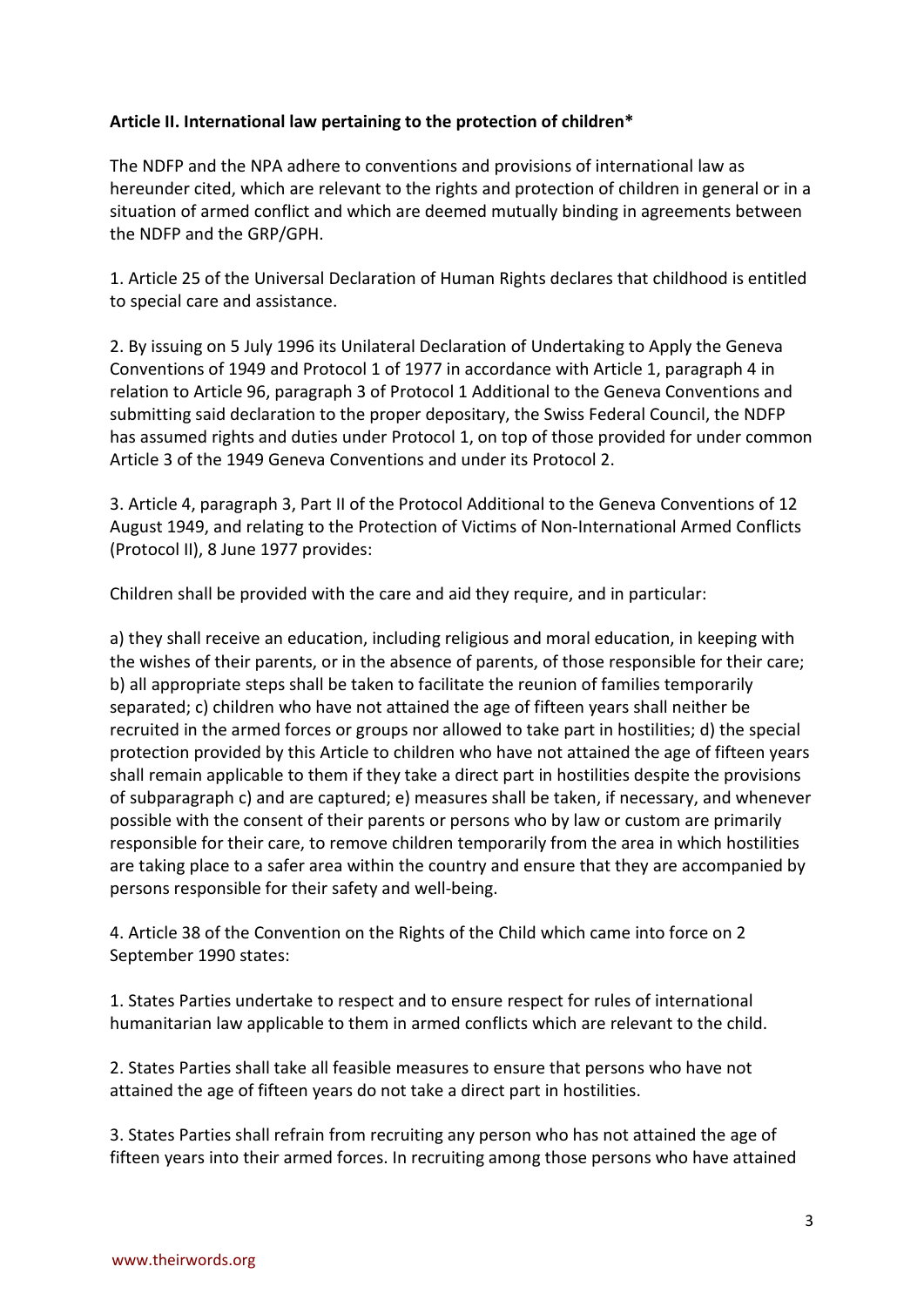the age of fifteen years but who have not attained the age of eighteen years, States Parties shall endeavor to give priority to those who are oldest.

4. In accordance with their obligations under international humanitarian law to protect the civilian population in armed conflicts, States Parties shall take all feasible measures to ensure protection and care of children who are affected by an armed conflict.

5. The International Labor Organization (ILO) Convention No. 182 on the Elimination of the Worst Forms of Child Labor adopted by the International Labor Conference on 17 June 1999 states in its Articles 1 to 3:

### **Article 1:**

Each Member which ratifies this Convention shall take immediate and effective measures to secure the prohibition and elimination of the worst forms of child labour as a matter of urgency.

### **Article 2:**

For the purposes of this Convention, the term "child" shall apply to all persons under the age of 18.

### **Article 3:**

For the purposes of this Convention, the term "the worst forms of child labour" comprises:

a) all forms of slavery or practices similar to slavery, such as the sale and trafficking of children, debt bondage and serfdom and forced or compulsory labour, including forced or compulsory recruitment of children for use in armed conflict;

b) the use, procuring or offering of a child for prostitution, for the production of pornography or for pornographic performances;

c) the use, procuring or offering of a child for illicit activities, in particular for the production and trafficking of drugs as defined in the relevant international treaties;

d) work, which by its nature or the circumstances in which it is carried out, is likely to harm the health, safety or morals of children.

## **Article III. Children in relation to the civil war**

The NDFP is cognizant of the rigors and risks for children in communities and areas affected by the civil war. The NDFP and its allied organizations such as the CPP, NPA and people's associations have constantly taken special care to make decisions and implement measures to protect the children from the adverse consequences of the armed conflict.

**Section 1.** The NDFP adheres to the decision of the Political Bureau of the CPP's Central Committee in 1988 stipulating that the New People's Army may recruit only persons who are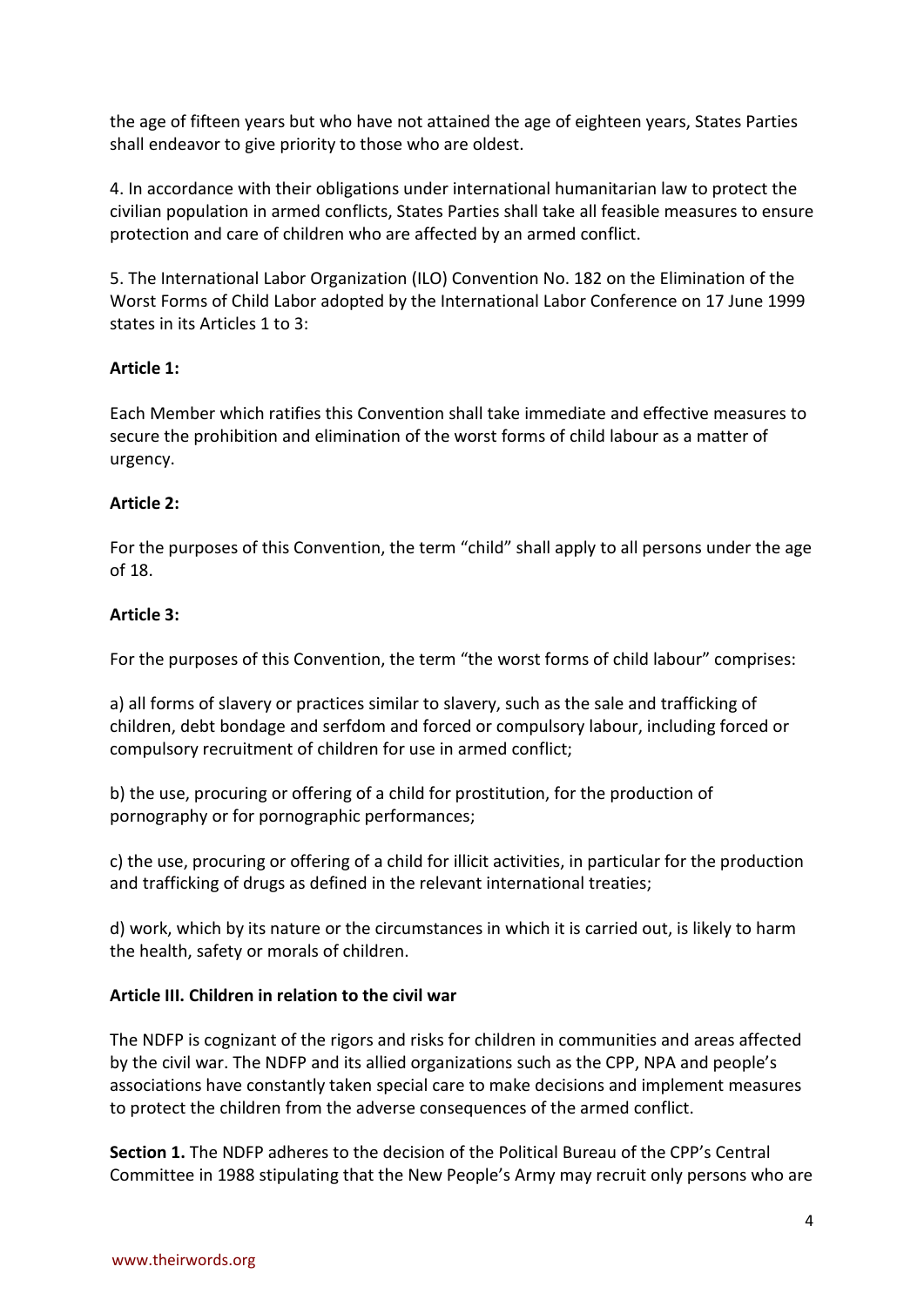18 years old and older as armed fighters for its combat units even as Article 77, paragraph 2 of the said 1977 Protocol 1 Additional to the Geneva Conventions of 1949 and relating to the Protection of Victims of International Armed Conflicts still legally permits the recruitment of children 15 years and above as soldiers.

**Section 2.** The policy setting the minimum age of 18 for the recruitment to the NPA was reiterated in 2002 by the 11th Plenum of the CPP Central Committee in a resolution addressed to the NPA. The CPP recognized and commended the faithful adherence of the NPA to the policy. It discussed and reviewed the implementation of this policy in the field, the disciplinary measures that may be imposed on NPA commands as well as the responsible Party units in case of any violation and the participation of the organs of political power and mass organizations in various areas and communities in ensuring strict implementation.

**Section 3.** The NDFP acknowledges the issuances of the Military Commission of the CPP dated 30 August 1999 entitled "On the NPA's Alleged Mass Recruitment of Child Guerillas" and of the Executive Committee of the CPP dated 15 October 1999 and entitled "Memorandum on the Minimum Age Requirement for NPA Fighters".

**Section 4.** The NDFP confirms the following:

Article 1 of the Basic Rules of the New People's Army as amended by the Memorandum of October 1999 of the Executive Committee of the Central Committee of the Communist Party of the Philippines, has been replaced by the following text in order to clarify the commitments of the NPA and to avoid any misinterpretation:

**Point 1.** Any person, who is at least 18 years of age and is physically and mentally fit, regardless of sex, race, nationality or religion, has the capacity to fight and is ready to participate in armed struggle against the reactionary state power, may become a combatant or a member of a fighting unit of the New People's Army.

Any person, not less than 15 years of age, may be admitted as a trainee or apprentice of the New People's Army and may be assigned to self-defense and other non-combat units and tasks.

The restriction on youth or children below the age of 18 years does not forfeit the primordial right of self-defense in the face of clear and imminent threat to life.

In the event of enemy aggression against or encroachment on the territory of the people's democratic government, all persons above 15 years of age may be mobilized for selfdefense, provided that priority among those below 18 years of age but more than 15 years of age shall be given to the eldest ones in the distribution of weapons of self-defense. The foregoing amendment shall take immediate effect.

**Section 5.** The NDFP recognizes the 1990 Convention on the Rights of the Child. However, the NDFP considers the 2002 Optional Protocol on the Involvement of Children in Armed Conflict, particularly on the prohibition of recruitment of children under 18 years of age in the armed forces and armed groups and their participation in hostilities, as not legally binding. Hence, it does not impose legal obligations on the NPA.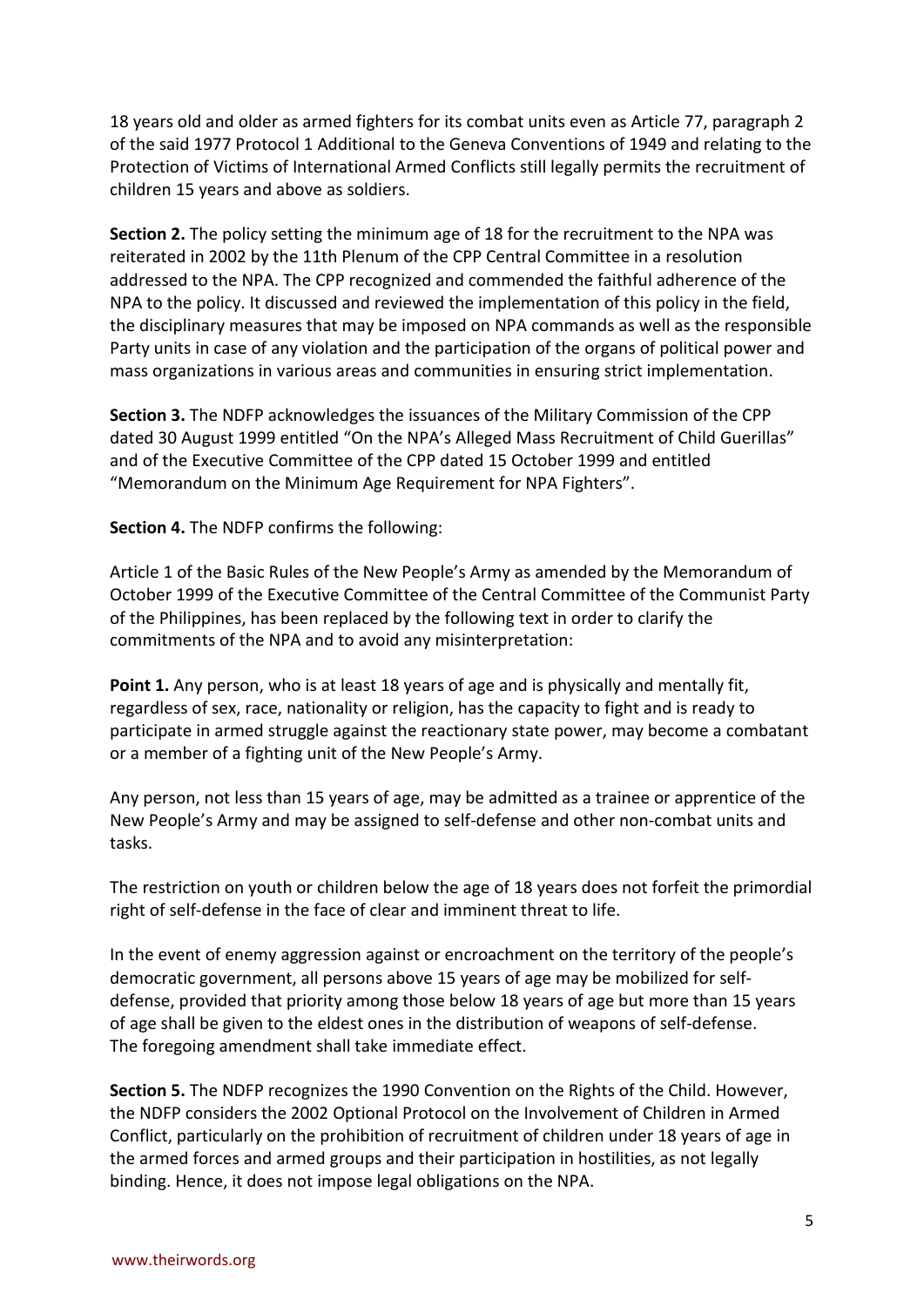## **Article IV. Critique of the Optional Protocol on the Involvement of Children in Armed Conflict and the so-called Paris Principles**

**Section 1.** The Optional Protocol on the Involvement of Children in Armed Conflict contains vague terms which result in the misrepresentation of children as child soldiers and provide the military forces of the reactionary state the license to mislabel children as child soldiers and violate their human rights.

**Section 2.** The aforesaid Optional Protocol sets the minimum age for recruitment and participation in hostilities at 18 and prohibits "armed groups that are distinct from the armed forces of a State" from recruiting and using persons under the age of 18 in hostilities, under any circumstances (Article 4 paragraph 1) but allows the schools operated or under the control of the States Parties' armed forces to train persons below 18 years old (Article 3 paragraph 5) while prohibiting other "armed groups" from doing so.

**Section 3.** The NDFP objects to the clear bias of the said Optional Protocol against national liberation movements, and considers it as a violation of international conventions and customary laws that recognize the right of oppressed nations to struggle for selfdetermination and establish organs of political power in opposition to the oppressive reactionary state. Nonetheless, the NDFP does not have the obligation to said Optional Protocol with its unacceptable provisions.

**Section 4.** The NDFP criticizes the non-compliance of the GRP/GPH's own unilateral declaration in its accession to the said Optional Protocol that the minimum age for voluntary recruitment into the Armed Forces of the Philippines (AFP) is 18 years, except for training purposes. Independent human rights organizations in the Philippines and abroad have confirmed that the GRP/GPH has in fact forcibly recruited children into its armed forces.

**Section 5.** The NDFP takes note that counterrevolutionary forces have used the 2007 socalled Paris Principles to buttress the Optional Protocol on the Involvement of Children in Armed Conflict in order to falsely accuse the revolutionary movement of recruiting and using child soldiers.

a.) The NDFP views the so-called Paris Principles, as well as the earlier Cape Town Principles — which are not instruments of international law — as carrying a vague, expansive and misleading definition of child soldiers that mixes up and confuses combatant and noncombatant tasks and even innocuous social and community activities.

b.) The so-called Paris Principles are prejudicial to liberation movements. These practically require children to be physically and even permanently separated from parents, families and the community which are or may come under indiscriminate sustained and vicious attacks from the reactionary armed forces.

These actually violate the fundamental right of family union or the right of children to live with their families in communities of their choice, to undergo schooling in their own communities and to share in the legitimate aspirations and just struggles of their parents, guardians and/or other elders for an independent, democratic and prosperous Philippine society.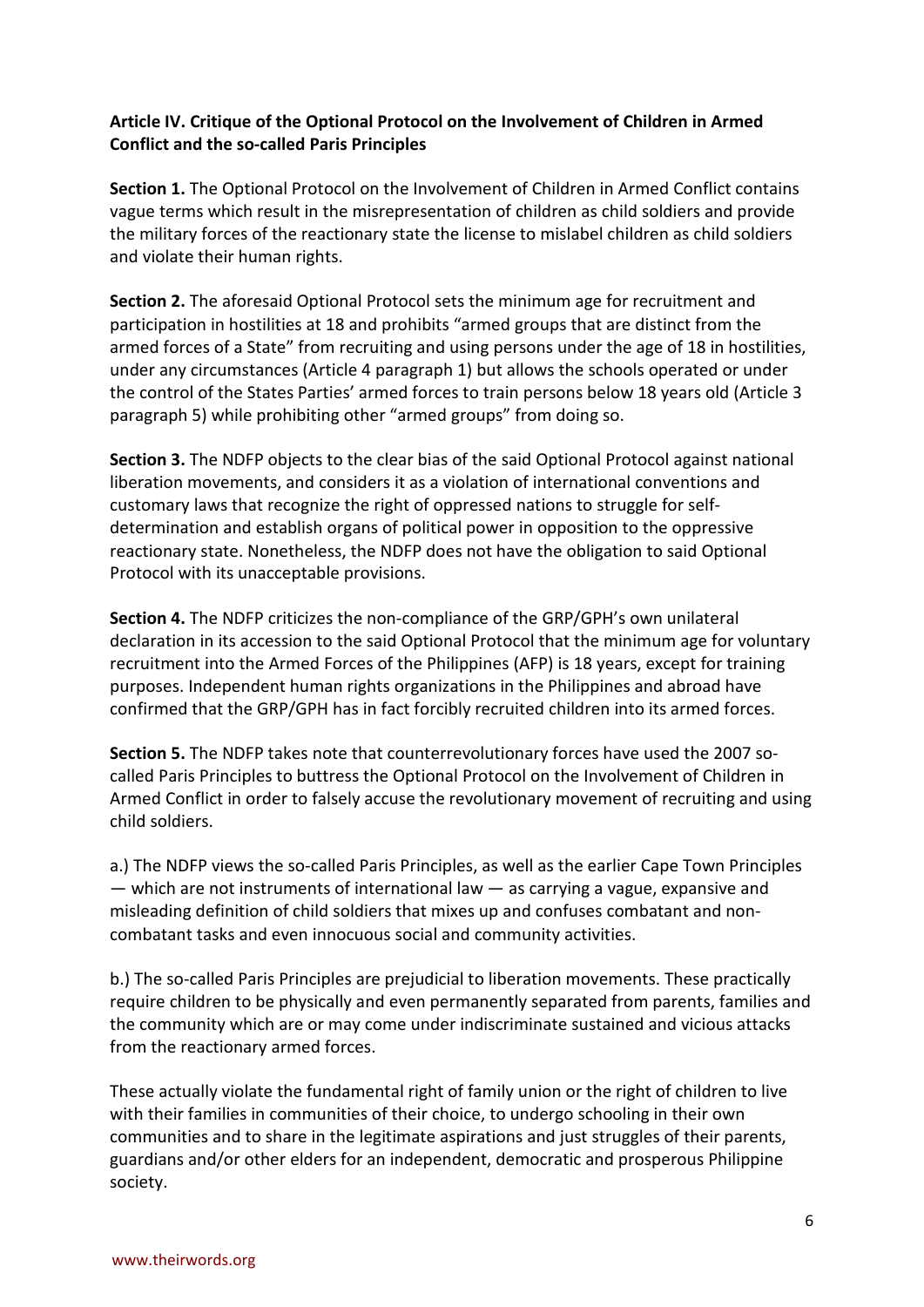c.) By giving a misleading and inaccurate definition of child soldiers, these so-called Paris Principles have in effect put children at increased risk by giving an implied license to the GRP/GPH military, police and paramilitary forces and other agencies to accuse children falsely as child soldiers, to treat them as legitimate military targets, to abuse, apprehend or take them away from their parents in any suspected community and subject them to detention and involuntary servitude and even abuse them sexually, and make them generally vulnerable and become open prey to various kinds of human rights violations and abuses in the communities under attack.

**Section 6.** The NDFP and the NPA have vigorously refuted the allegations by the GRP/GPH and the AFP — which have been confirmed to be false by independent human rights organizations in the Philippines and abroad — that the NPA recruits so-called child soldiers. Such allegations on violations have been unfortunately repeated without data verification and field validation by some international bodies and nongovernmental organizations (NGOs) directed and funded by agencies adverse to the Philippine revolutionary movement.

**Section 7.** The only recent objective field study, which was conducted by the IBON Foundation in cooperation with the Children's Rehabilitation Center (CRC) and the Center for Women's Resources (CWR) at the request of the United Nations Children's Fund (UNICEF) on the "needs assessment of children and women affected by armed conflict", has proven that the NPA follows the minimum age limit for NPA soldiers, as stipulated by the NDFP, CPP and NPA and by this Declaration.

### **Article V. Program of Action**

**Section 1.** The NDFP, CPP, NPA, the organs of political power, the mass organizations and the broad masses of the people in both rural and urban areas shall ensure that all children below the age of 18 years are either at home under the care of their parents, in school under the tutelage of their teachers or at work if they are of ILO-permitted working age under the responsibility of the employer.

**Section 2.** They shall take all necessary measures to assist child-rearing parents, to provide or permit schools and education for the children; to oppose and prevent the exploitation of children as laborers; to combat child prostitution, pornography, drug peddling, and trafficking of body parts; to encourage and help street or vagabond children to go back to school or to go to an appropriate refuge if for one reason or another they cannot be reunited with their parents or close relatives.

**Section 3.** They shall take all efforts to educate the children on the revolutionary history of the Filipino people, the basic problems in a semicolonial and semifeudal society and the revolutionary tasks of the people; to organize the children; and to mobilize them in civic, cultural and other social activities for their benefit and for the benefit of the people. They shall ensure that children learn how to conduct themselves in times of natural disasters, military attacks and other emergencies.

**Section 4.** They shall make the appropriate report to the entire nation and the international community concerning their achievements in this regard, in ensuring and improving the proper care of the children, their education, their good health, their proper nutrition and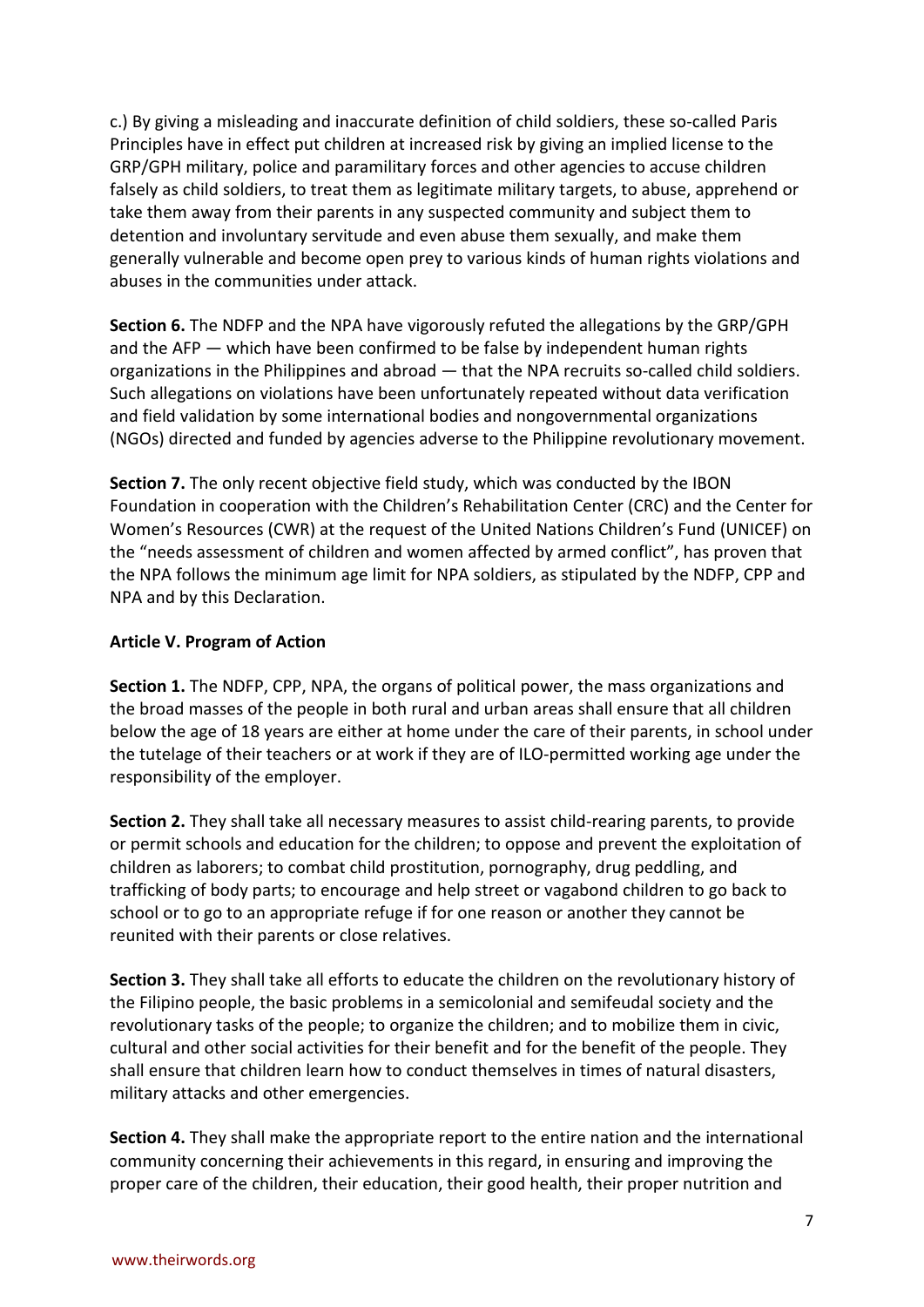cultural activities. However, they shall take care that the information cannot be used by the reactionary state and its armed forces to attack the children and destroy the achievements that benefit the children.

**Section 5.** The New People's Army is prohibited by its own rules and standing orders, by the policies and decisions of the CPP, NDFP and the people's democratic government and by international law and the rules of war from recruiting and using children below the age of 18 years for combat or placing them in the chain of military command for the purpose of combat.

By virtue of its revolutionary integrity and discipline, the NPA itself shall at all levels and in all units prevent the recruitment and use of child soldiers.

a.) The CPP and NPA have their own internal rules and mechanisms to implement the prohibition of using children for combat. The CPP's Military Commission and the NPA Operational Command direct all commands and units of the NPA in different areas of the country to strictly implement the pertinent CPP policies and the NPA rules.

b.) Upon clear, credible and verifiable allegations of specific violations of any recruitment and use of children, the NDFP shall promptly investigate and ensure that appropriate disciplinary action is taken in line with international minimum standards.

**Section 6.** In time of an attack on a community by the reactionary military, police and paramilitary forces, the children have the right to join their elders in protecting the community or assisting especially the women, the children below the age of 15 and those in frail or ill health conditions, in saving themselves from enemy atrocities.

**Section 7.** In the event of military and civil authorities of the reactionary state falsely accusing children below the age of 18 years of being child soldiers, the parents or guardians, the teachers or the employer, the local community official and the priest or pastor of the community, shall be sought to stand up to vouchsafe for the children. Philippine human rights, civic and religious organizations shall also be sought to help them in asserting the truth and fighting for their rights.

**Section 8.** In the event of children being abducted, tortured, forced to making false confessions to being NPA fighters, detained in a military camp or in a Department of Social Welfare and Development (DSWD) compound or house or killed, the services of human rights, civic and religious organizations are crucial in assisting the children and the parents to fight for their rights and in ventilating the truth. They shall be entitled to the support and assistance of the NDFP should any of them so request.

**Section 9.** Depending on the progress of the GRP/GPH-NDFP peace negotiations and the effectiveness of the Joint Monitoring Committee (JMC) created under CARHRIHL, measures and mechanisms additional to Sections 6, 7 and 8 above may be made available for investigating any complaint related to the issue of child soldiers.

**Section 10.** The mechanisms and procedures independent of the NDFP, CPP and NPA for testing and verifying whether or not a child below the age of 18 years, are already stipulated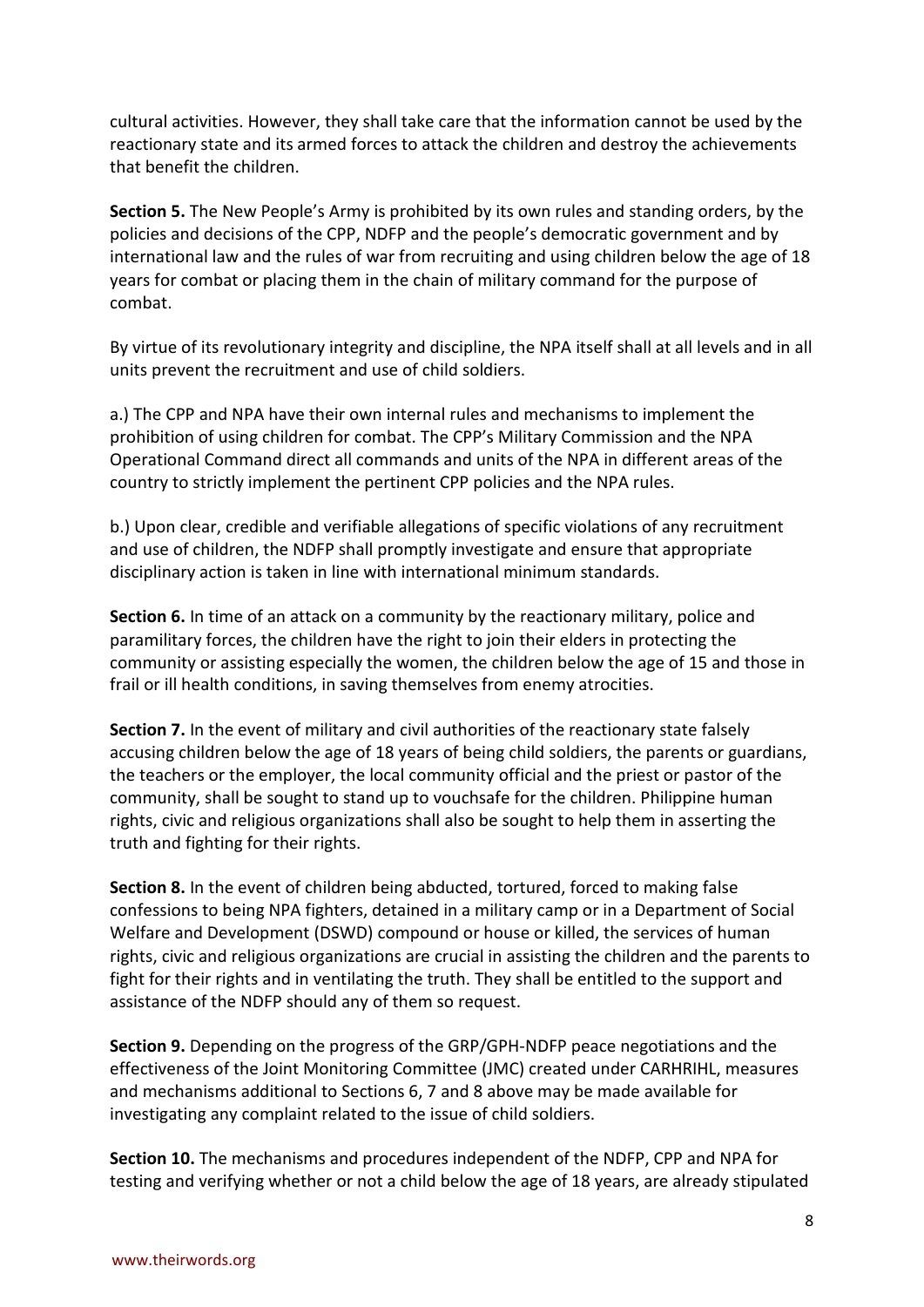or indicated in Sections 6, 7 and 8 above. There is, therefore, no need for the NPA and other revolutionary forces to put themselves at risk by allowing any foreign or international entity and its undefined partners to gain direct and unimpeded access to NPA commands and guerrilla fronts or to approach at will any military or political focal points which can be put under enemy surveillance.

**Section 11.** Upon its own initiative or under its auspices, the NDFP shall continue to investigate and document all grave violations of the rights of children by the reactionary state and its armed forces, including recruitment and use of children; killing and maiming of children; rape and other forms of sexual violence against children; abduction of children; attack against schools or hospitals; and, denial of humanitarian access to children.

**Section 12.** The NDFP is ever willing to receive from any entity clear, credible and verifiable allegation of specific violations of recruitment and use of children and shall promptly conduct investigation and make reports to the concerned parties. In case of any breach on the prohibition of the recruitment and use of children of less than 18 years of age, the appropriate disciplinary action shall be undertaken against the erring officers and personnel of the NPA.

**Section 13.** The NDFP shall create and operationalize under its Human Rights Committee within 6 months after approval of this Declaration and Program of Action a Special Office for the Protection of Children. This office will have the following duties and functions:

a.) Oversee the implementation by all NDFP organizations and instrumentalities of this Program of Action and the conformity of all actions taken by the NPA and all allied organizations of the NDFP.

b.) Report widely the achievements of the aforementioned forces in upholding the rights of the children, protecting them and promoting their welfare.

c.) Receive complaints about violations of children's rights in connection with Sections 11 and 12 above and refer the complaints to the organs concerned for the appropriate action.

d.) Assist all allied organizations and instrumentalities of the NDFP with advice on all matters related to the protection of children in the armed conflict.

e.) Organize educational programs within all allied organizations of the NDFP on children's rights and encourage the formation of child protection units under the auspices of the organs of political power and mass organizations, especially of children, youth and women.

f.) Establish and maintain contacts and relations with all relevant international bodies and NGOs.

g.) Issue an annual report on the situation of children in the Philippines in relation to the armed conflict and on the activities to uphold, defend and promote the rights of children.

**Section 14.** The NDFP shall direct its Negotiating Panel in the peace negotiations with the GRP/GPH to present to its counterpart panel a draft additional protocol to the CARHRIHL.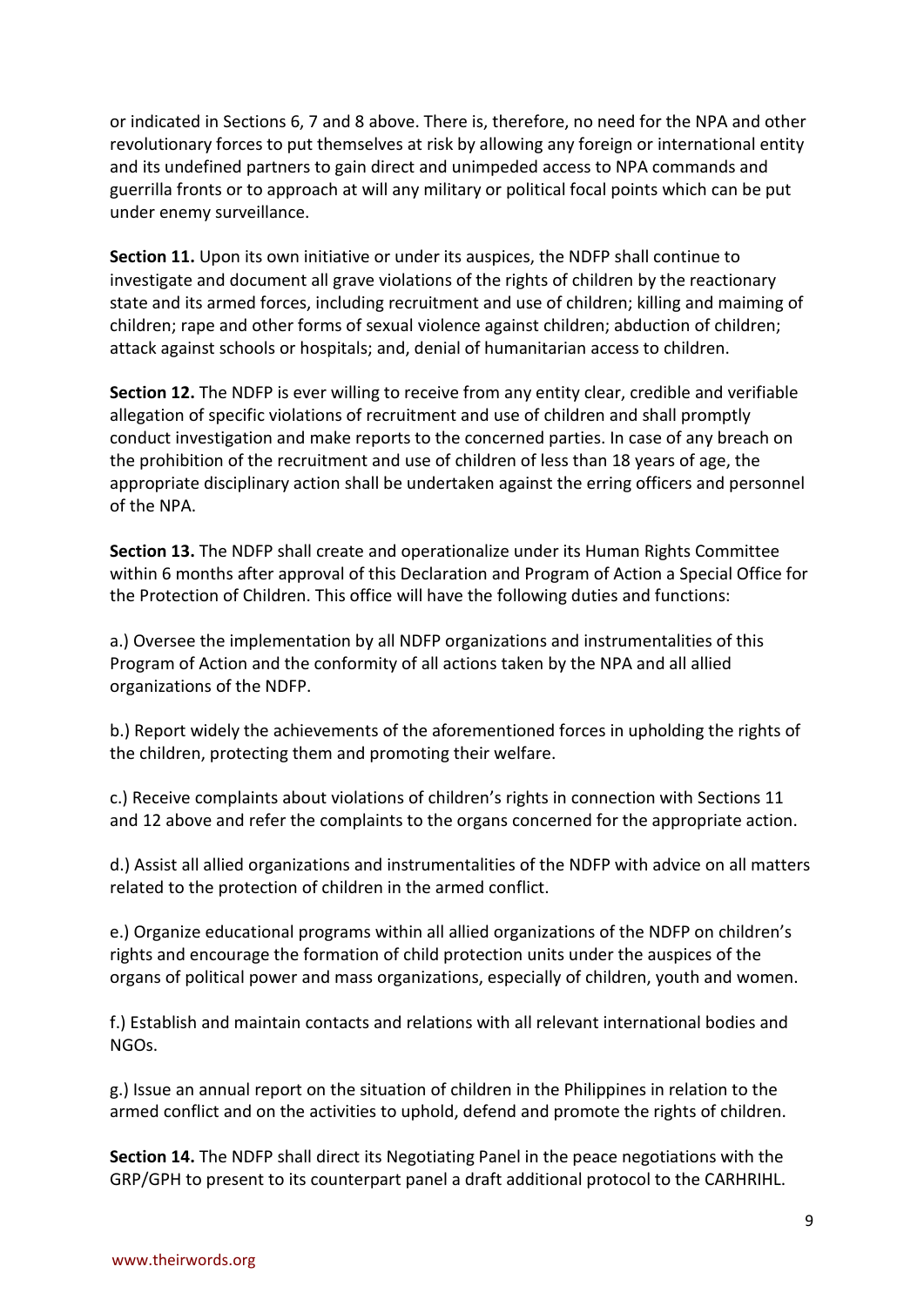Said proposed additional protocol will further elaborate the aforecited Article 10 of CARHRIHL in order to focus on the protection of minors from adverse effects of the armed conflict as well as against specific violations of the rights of children.

**Section 15.** The NDFP shall instruct its Negotiating Panel in the peace negotiations with the GRP/GPH to present a proposal to create a special section focused on the rights of children in the Joint Monitoring Committee created under the CARHRIHL.

**Section 16.** The NDFP shall further direct its Negotiating Panel in the peace negotiations with the GRP/GPH to demand and work for the inclusion in the prospective Comprehensive Agreement on Social and Economic Reforms (CASER) a provision that comprehensively upholds the rights of children, guarantees proper care and education and prohibits the exploitation of child labor.

### **Article VI. NDFP cooperation with foreign or international entities with regard to children**

**Section 1.** The NDFP is ever ready to engage in dialogue and present pertinent issuances, actions and mechanisms that its organizations, including the CPP and NPA, have undertaken, individually and collectively, in order to uphold the rights of children, protect them and promote their welfare. It is amenable to cooperate with foreign or international institutions, organizations and other entities in this regard.

**Section 2.** The NDFP is open to practical cooperation with foreign or international entities in investigating and monitoring the conditions and problems of children in areas outside and inside the guerrilla fronts and areas of armed conflict, provided such undertakings are supplementary and complementary to the basic undertakings of qualified Philippine entities and provided further that the political authority of the NDFP and this Declaration are acknowledged and respected by said foreign or international entities.

**Section 3.** The NDFP continues to respect the reasonable and viable standard of cooperation already established in the relations of the NDFP and the International Committee of the Red Cross (ICRC) and in previous joint missions of Philippine NGOs and their foreign or international partners for the purpose of investigating the human rights situation in the Philippines, including that of the children.

**Section 4.** The NDFP also appreciates the cooperation between the UNICEF and IBON, together with human rights and other local organizations, in investigating and reporting on the situation of children, particularly in areas of armed conflict. The NDFP is amenable to cooperation with the UNICEF, the UNESCO, ILO, World Health Organization (WHO), World Food Program (WFP) and other United Nations (UN) agencies for the purpose of upholding the rights of children, protecting them and ensuring their welfare in an all-round way.

**Section 5.** The NDFP urges the United Nations Secretary General's Special Representative on Children and Armed Conflict (UNSG SRCAC) to seriously consider the example of the UNICEF in cooperating with local organizations independent of the reactionary armed forces in order to undertake investigation, reports and recommendations pertaining to children and cautions it from relying on speculations, hearsay and hostile claims of the reactionary armed forces and their agents, merely on the premise that they are instruments of a UN member